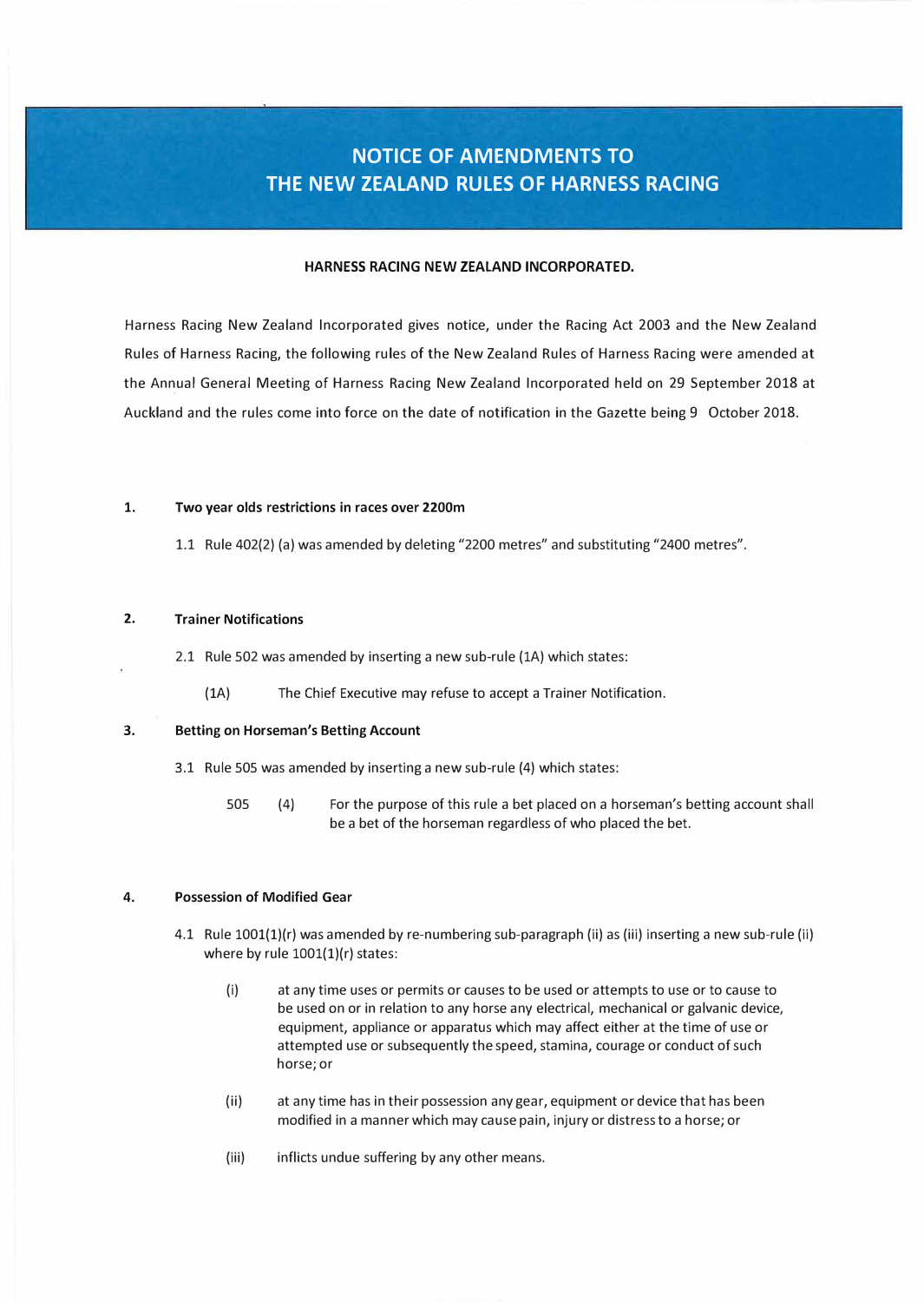### One clear day 5.

5.1 The rules were amended by deleting rule 1004(6) and inserting after rule 1004 a new rule 1004AA which states:

1004AA (1) For the purposes of this rule:

- the day of racing commences at 12.01 am on the day on which the  $(a)$ horse is to race and concludes half an hour after the last race;
- $(b)$ one clear day means the twenty-four hour period before 12.01 am on the day the horse is to race; and
- $(c)$ to administer includes:
	- $(i)$ to cause to be administered to, or ingested by, a horse;
	- $(ii)$ to permit to be administered to, or ingested by, a horse;
	- to attempt to administer or be ingested by a horse; and  $(iii)$
	- to attempt to cause or permit to be administered to, or  $(iv)$ ingested by, a horse.
- No person shall administer to a horse entered in a race on the day of racing  $(2)$ and one clear day before the horse is to race (except under the direction or supervision of a club veterinary surgeon, Racecourse Inspector, or Stipendiary Steward) any substance by:
	- gastric tube or nasal gastric tube;  $(a)$
	- $(b)$ injection, hypodermic needle, or oral syringe;
	- $(c)$ aerosol, ventilator, nebulizer, atomiser, or face mask;
	- $(d)$ topical treatment to the skin or tissues that contains or claims to contain medication, or has or claims to have a therapeutic effect, including analgesia or anti-inflammatory actions; or
	- by any similar method.  $(e)$
- The Prohibited Substance Regulations made by the Board may include a list of  $(3)$ substances and practices to which this rule shall not apply.
- $(4)$ A breach of the sub-rule (2) is committed regardless of the nature of the substance administered.
- Where an administration under sub-rule (2) occurs both the person who  $(5)$ administers the substance and the trainer of the horse commit a breach of the rules and are each liable to the sanctions set out in rule 1004(7).
- $(6)$ Any horse connected with a breach sub-rule (2) shall be disqualified from the race.

#### 6. **Testing of Horses**

- 6.1 Rule 215(2) was amended to state:
	- $(2)$ Where the inspection, examination, observation, testing or sample taken from a horse indicates that a prohibited substance may have been administered a further blood or urine sample must be taken from the horse each time it races until the further blood or urine sample taken is free of any prohibited substance.

### $\overline{7}$ . **Prohibited Substance Rule Breaches**

7.1 Rule 1004(8) was amended to state: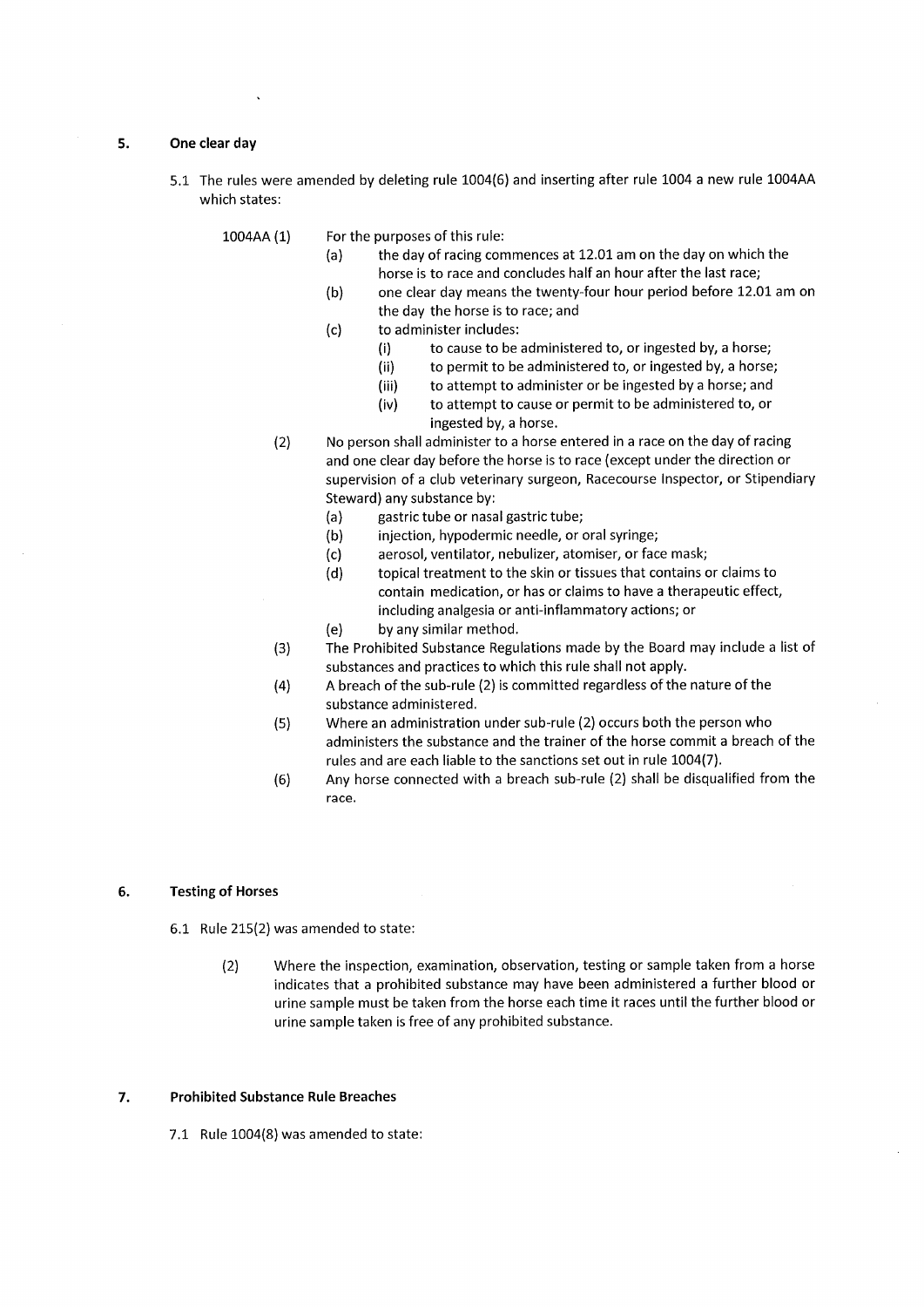$(8)$ Any horse connected with a breach of this rule shall be disqualified from the race and may in addition be disqualified for a period not exceeding five years.

### 8. **Timing of Disqualification from Races**

- 8.1 Rule 1004D was amended to state:
	- $1004D$  (1) Any horse taken to a racecourse for the purpose of engaging in a race which is found to have administered to it or ingested by it a prohibited substance (which includes out of competition prohibited substances) must be disqualified from that race.
		- $(2)$ The mandatory disqualification under sub-rule (1) applies regardless of the circumstances in which the substance came to be present in or on the horse.
		- When the owner and trainer of the horse has been advised of the analysis  $(3)$ which indicates that a prohibited substance may have been administered to, or ingested by, the horse and the owner, trainer, or their authorised representative does not request under the Swabbing Instructions that the reserve sample be analysed at an approved laboratory by 4:00 pm on the third working day after being so advised, a Judicial Committee must disqualify the horse, amend the placings and the stakes shall be paid in accordance with that decision.
		- $(4)$ Where the owner, trainer, or their authorised representative does request the reserve sample be analysed at an approved laboratory by 4:00pm on the third working day after being advised of the analysis and the analysis of the reserve sample indicates that a prohibited substance may have been administered to, or ingested by, the horse, a Judicial Committee must disqualify the horse, amend the placings and the stakes shall be paid in accordance with that decision.
		- $(5)$ The owner or trainer of the horse subject to a positive result may notify in writing the General Manager of the Racing Integrity Unit that they intend to challenge the analysis and the basis for that challenge. The notification must be within 10 working days of being advised of the results of the analysis, or the result of the reserve sample (if applicable). The Judicial Committee shall then determine whether the horse is to be disqualified after hearing from the parties.
		- $(6)$ Disqualification and changes of placing under this rule, will take effect from the immediate Monday following the judicial decision or such other time as the Judicial Committee determines.
		- $(7)$ A disqualification under sub-rules (3) and (4) may not occur until after the 10 working day period in sub-rule (5).

### 9. **Positive Tests for Out of Competition Substances**

- 9.1 Rule 1004 was amended to state:
	- $1004E$  (1) Where the inspection, examination, observation, testing or sample taken from a horse indicates that a prohibited substance referred to in clause 6.5 of the Prohibited Substance Regulations (anabolic androgenic steroids) or its